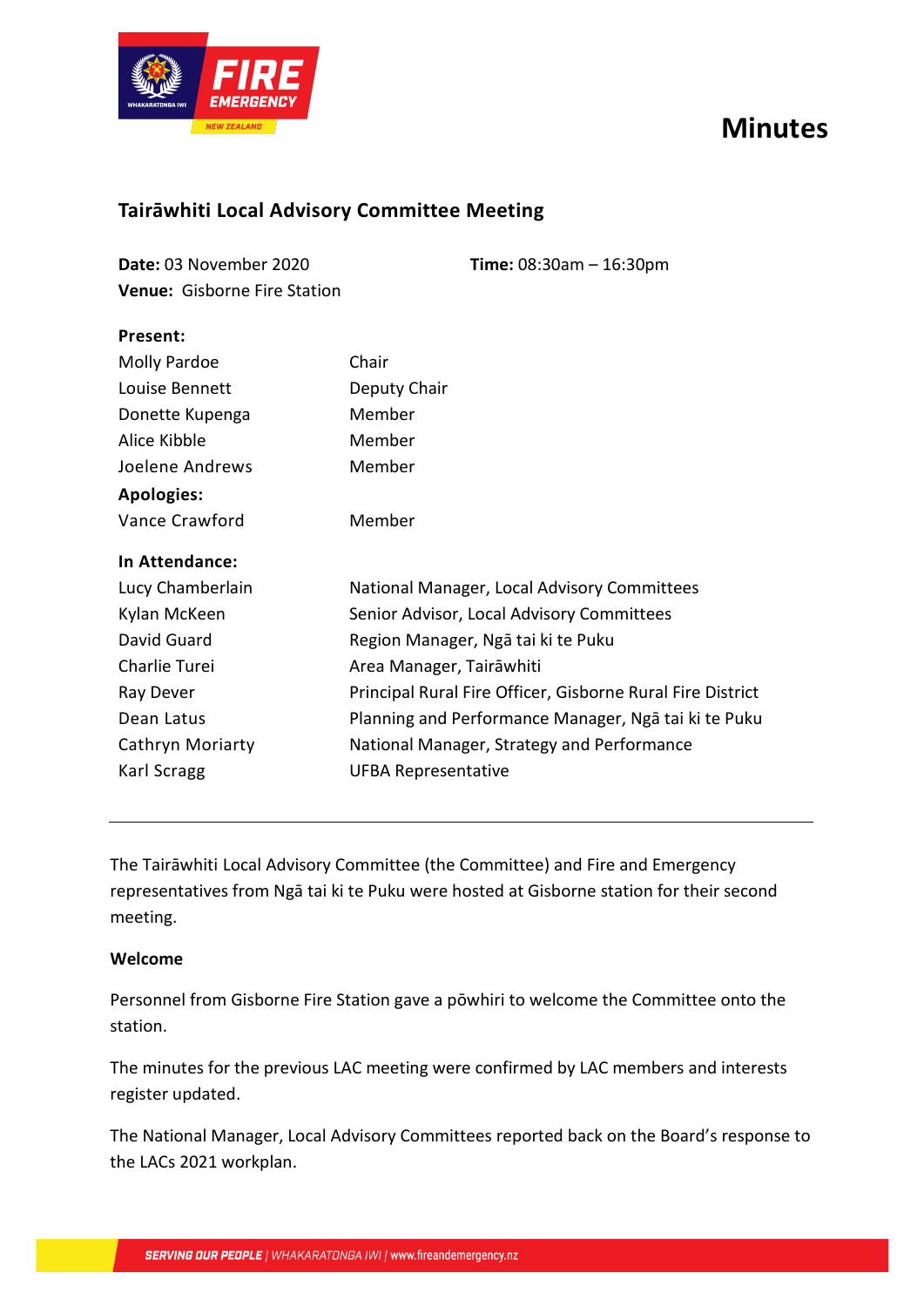#### **Correspondence**

The Committee received a letter from the Fire and Emergency Board in response to its first report, which was presented at the October Board meeting, noting its approval of the progress and direction of the Committee's work.

#### **District Risks**

The Regional Leadership Team presented information on the risks, challenges and opportunities within the district to assist the Committee to focus its engagement in areas where it can add value.

#### **Stakeholder Engagement**

The Committee finalised their engagement plan and will focus on the following priority groups for 2020/21:

- **Iwi/hapū**
- **Volunteers**
- **Forestry**
- **Rural and agriculture**
- **Community well-being and safety**

The Committee agreed to send an introductory letter to stakeholders in Quarter Two for initial engagement as an effective way to introduce the LAC to their community.

In September, members from the Committee attended a Volunteer Leaders' meeting in Gisborne to meet local volunteer leaders and introduce Committee members to the volunteers.

#### **Local Planning & 10-year plan**

The National Manager, Strategy and Performance gave an overview on the progress and implementation of Local Planning and the Fire and Emergency 10-year plan.

#### **United Firefighters Brigade Association (UFBA)**

A representative from the UFBA was invited to the meeting to present on the UFBA, its connections to Fire and Emergency and how it supports volunteers.

### **Introduction to National Memorandum of Understanding (MOU) and Operational Service Agreements (OSA)**

The National LAC team gave an overview on Fire and Emergency's national agreements with the Department of Conservation (OSA), Ministry of Education (MOU) and the New Zealand Defence Force (OSA). A regional overview was supplied by the Area Manager.